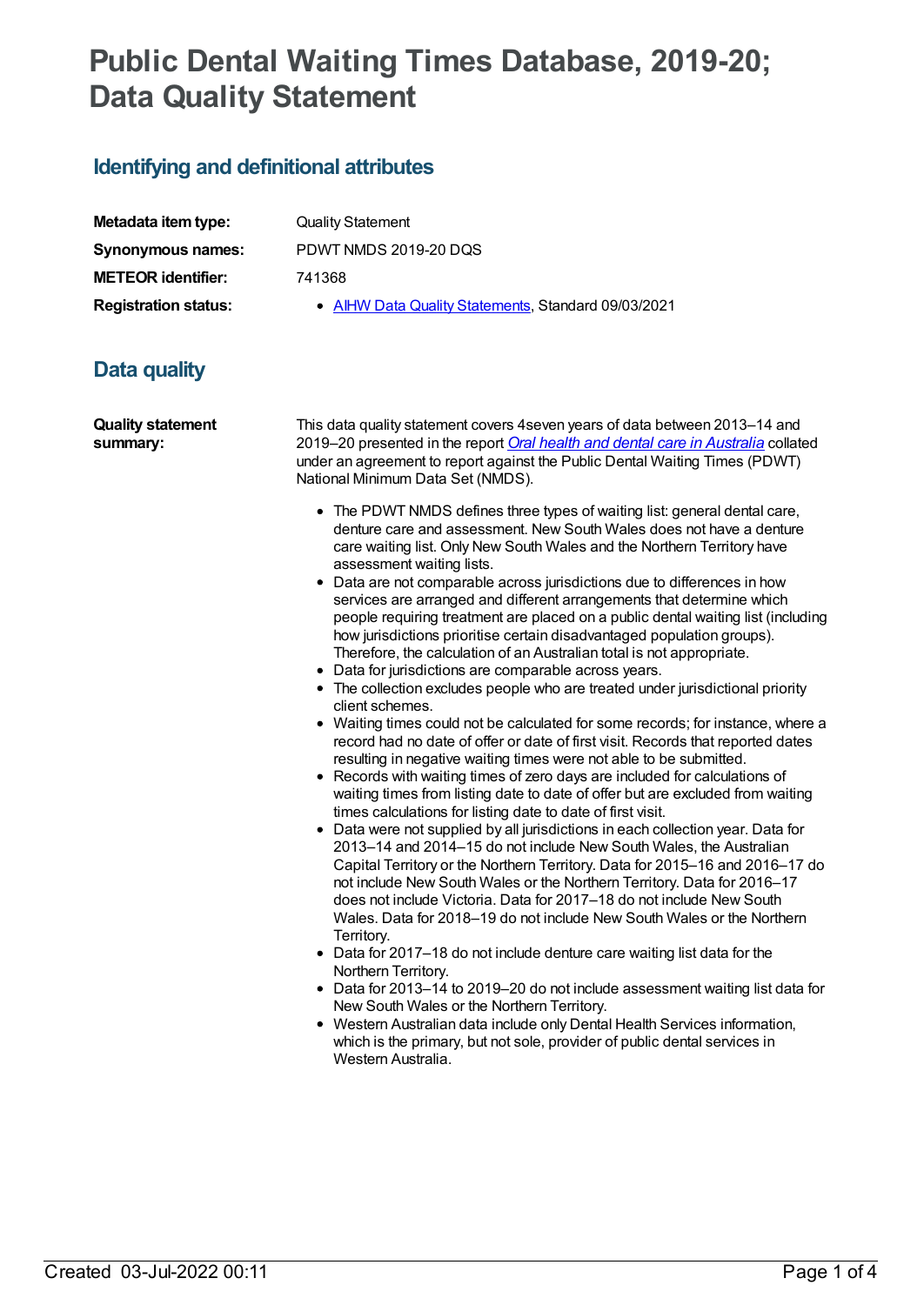| Institutional environment: | The Australian Institute of Health and Welfare (AIHW) is a major national agency set<br>up by the Australian Government under the <b>Australian Institute of Health and</b><br>Welfare Act 1987 to provide reliable, regular and relevant information and statistics<br>on Australia's health and welfare. It is an independent corporate Commonwealth<br>entity established in 1987, governed by a management Board, and accountable to<br>the Australian Parliament through the Health portfolio. The AIHW aims to improve<br>the health and wellbeing of Australians through better health and welfare information<br>and statistics. It collects and reports information on a wide range of topics and<br>issues, ranging from health and welfare expenditure, hospitals, disease and injury,<br>and mental health, to ageing, homelessness, disability and child protection. The<br>Institute also plays a role in developing and maintaining national metadata<br>standards. This work contributes to improving the quality and consistency of<br>national health and welfare statistics. The Institute works closely with governments<br>and non-government organisations to achieve greater adherence to these<br>standards in administrative data collections to promote national consistency and<br>comparability of data and reporting. One of the main functions of the AIHW is to<br>work with the states and territories to improve the quality of administrative data and,<br>where possible, to compile national datasets based on data from each jurisdiction,<br>to analyse these datasets and disseminate information and statistics. The<br><b>Australian Institute of Health and Welfare Act 1987</b> , in conjunction with compliance<br>to the <b>Privacy Act 1988</b> , (Cth) ensures that the data collections managed by the<br>AIHW are kept securely and under the strictest conditions with respect to privacy<br>and confidentiality.<br>For further information see the AIHW website www.aihw.gov.au |
|----------------------------|-------------------------------------------------------------------------------------------------------------------------------------------------------------------------------------------------------------------------------------------------------------------------------------------------------------------------------------------------------------------------------------------------------------------------------------------------------------------------------------------------------------------------------------------------------------------------------------------------------------------------------------------------------------------------------------------------------------------------------------------------------------------------------------------------------------------------------------------------------------------------------------------------------------------------------------------------------------------------------------------------------------------------------------------------------------------------------------------------------------------------------------------------------------------------------------------------------------------------------------------------------------------------------------------------------------------------------------------------------------------------------------------------------------------------------------------------------------------------------------------------------------------------------------------------------------------------------------------------------------------------------------------------------------------------------------------------------------------------------------------------------------------------------------------------------------------------------------------------------------------------------------------------------------------------------------------------------------------------------------------------------------------------------------|
| <b>Timeliness:</b>         | The reference periods for these data are financial years 2013-14 to 2019-20.                                                                                                                                                                                                                                                                                                                                                                                                                                                                                                                                                                                                                                                                                                                                                                                                                                                                                                                                                                                                                                                                                                                                                                                                                                                                                                                                                                                                                                                                                                                                                                                                                                                                                                                                                                                                                                                                                                                                                        |
|                            |                                                                                                                                                                                                                                                                                                                                                                                                                                                                                                                                                                                                                                                                                                                                                                                                                                                                                                                                                                                                                                                                                                                                                                                                                                                                                                                                                                                                                                                                                                                                                                                                                                                                                                                                                                                                                                                                                                                                                                                                                                     |
| <b>Accessibility:</b>      | The AIHW will publish data from this collection on the <b>AIHW website</b> .                                                                                                                                                                                                                                                                                                                                                                                                                                                                                                                                                                                                                                                                                                                                                                                                                                                                                                                                                                                                                                                                                                                                                                                                                                                                                                                                                                                                                                                                                                                                                                                                                                                                                                                                                                                                                                                                                                                                                        |
| Interpretability:          | Metadata information for the PDWT NMDS is published in the AIHW's Metadata<br>Online Registry (METeOR) at the following AIHW web<br>address: /content/index.phtml/itemld/686200                                                                                                                                                                                                                                                                                                                                                                                                                                                                                                                                                                                                                                                                                                                                                                                                                                                                                                                                                                                                                                                                                                                                                                                                                                                                                                                                                                                                                                                                                                                                                                                                                                                                                                                                                                                                                                                     |
| <b>Relevance:</b>          | The purpose of the PDWT NMDS is to collect information about the length of time<br>that patients placed on a public dental waiting list wait for public dental care in<br>Australia. The scope of the NMDS is adults who were placed on selected public<br>dental waiting lists who received or were offered public dental care in the reporting<br>period in Australia.                                                                                                                                                                                                                                                                                                                                                                                                                                                                                                                                                                                                                                                                                                                                                                                                                                                                                                                                                                                                                                                                                                                                                                                                                                                                                                                                                                                                                                                                                                                                                                                                                                                            |
|                            | The time between listing date and date of offer, and listing date and date of first<br>visit, for these reporting periods may not reflect current or future waiting times<br>experienced by patients. The availability of clinical resources, demand for services,<br>and client uptake of care are among the variables that will affect these figures<br>throughout routine operations.                                                                                                                                                                                                                                                                                                                                                                                                                                                                                                                                                                                                                                                                                                                                                                                                                                                                                                                                                                                                                                                                                                                                                                                                                                                                                                                                                                                                                                                                                                                                                                                                                                            |
|                            | An increase in the number of services provided to people on the waiting list (or<br>offers of care), especially to people who have been waiting longer, may increase<br>overall waiting times reflected in this collection. This might occur, for example, as a<br>result of additional clinical resources being made available.                                                                                                                                                                                                                                                                                                                                                                                                                                                                                                                                                                                                                                                                                                                                                                                                                                                                                                                                                                                                                                                                                                                                                                                                                                                                                                                                                                                                                                                                                                                                                                                                                                                                                                    |
|                            | The data collection excludes people who are treated under jurisdictional priority<br>client schemes, and may also exclude some other people who are not placed on a<br>public dental waiting list for any other reason. Therefore, the waiting times reported<br>are not the median waiting times (and waiting times at the 90th percentile)<br>experienced by all people aged 18 or over who received public dental services.                                                                                                                                                                                                                                                                                                                                                                                                                                                                                                                                                                                                                                                                                                                                                                                                                                                                                                                                                                                                                                                                                                                                                                                                                                                                                                                                                                                                                                                                                                                                                                                                      |
|                            | Data are reported by jurisdiction of receipt of dental care, regardless of the<br>jurisdiction of usual residence of the person who received the treatment.                                                                                                                                                                                                                                                                                                                                                                                                                                                                                                                                                                                                                                                                                                                                                                                                                                                                                                                                                                                                                                                                                                                                                                                                                                                                                                                                                                                                                                                                                                                                                                                                                                                                                                                                                                                                                                                                         |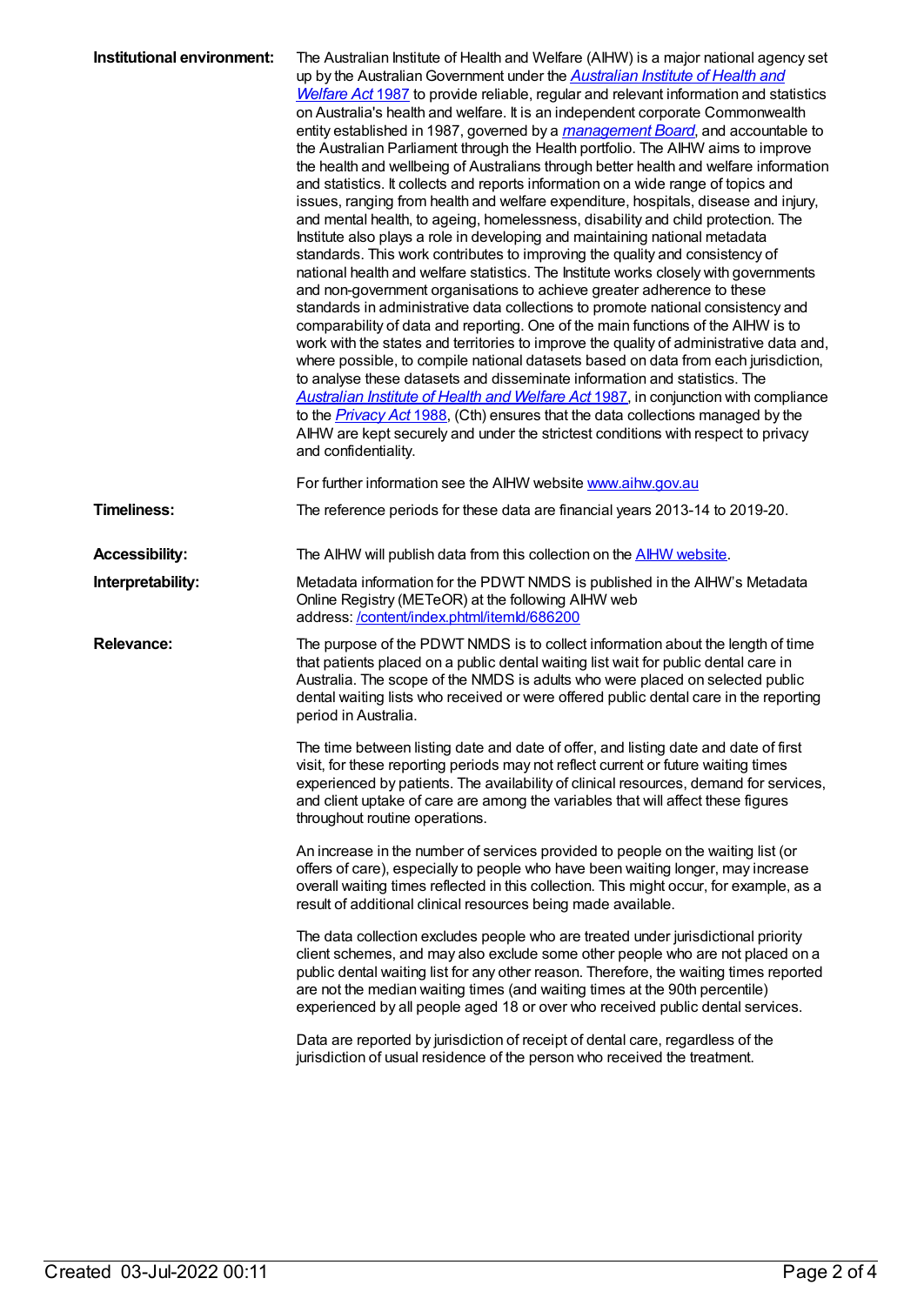**Accuracy:** Data were not supplied by all jurisdictions in each collection year. Data for 2013– 14 and 2014–15 do not include New South Wales, the Australian Capital Territory or the Northern Territory. Data for 2015–16 and 2016–17 do not include New South Wales or the Northern Territory. Data for 2016–17 does not include Victoria. Data for 2017–18 do not include New South Wales. Data for 2018–19 do not include New South Wales or the Northern Territory.

> Data for 2017–18 do not include denture care waiting list data for the Northern Territory.

Data for 2013–14 to 2019–20 do not include assessment waiting list data for New South Wales or the Northern Territory.

Data providers are primarily responsible for the quality of the data they provide, although the AIHW has undertaken basic validation of the data. The AIHW does not adjust data to account for possible data errors or missing or incorrect values; however:

- data provided that resulted in a negative waiting time were not able to be submitted
- data were excluded from waiting times calculations where a record had no date of offer or date of first visit, and so a waiting time could not be calculated.

Waiting times of zero days are included in the analysis of 'listing date' to 'date of offer' but are excluded from waiting times calculations for 'listing date' to 'date of first visit' as these are considered to be errors in the data.

Only treatments that result in a person being removed from a public dental waiting list are considered to be 'first visits'.

As two separate waiting periods are described in this indicator (that is, waiting period from 'listing date' to 'date of offer', and to 'date of first visit'), the waiting periods calculated may not be based on data relating to the same people. For example, where a record does not record the date of first visit (or the date of offer), the person's waiting time will be used only in calculating one of the measures. Where a person's date of offer falls in a different reporting period from their date of first visit, the two separate waiting periods will be reported separately in the relevant reporting periods.

In South Australia, there is a large variation between the number of denture care offers and reported first visits due to no dates being reported for first visit under the Pensioner Denture Scheme in South Australia; that is, most cases are excluded. Therefore, caution is advised in interpreting the 50th and 90th percentile waiting times for denture care.

In Tasmania, people who do not respond to offers of care are 'suspended' from the waiting list. If they later present for care, they are restored to the waiting list in their original position and retain all their previous waiting time, rather than starting a new episode of waiting. Often this places the person immediately at the top of the list, and if the resources are available they will be given an appointment. This policy can result in longer times between listing date and date of first visit and/or date of offer. It may particularly influence the 90th percentile figures.

Waiting times reported for denture care in Tasmania do not reflect the totality of clients provided with denture services for Tasmania as people requiring general dental care before having denture care are treated through the general dental care waiting list, after which they start a course of care for a denture. At no point are they added to the denture waiting list.

In some states, Indigenous people are not included in the scope of the collection as they are treated as a priority group.

Waiting times data were suppressed where the number of contributing records was fewer than 20, as waiting times are more likely to be volatile where the records numbers are low.